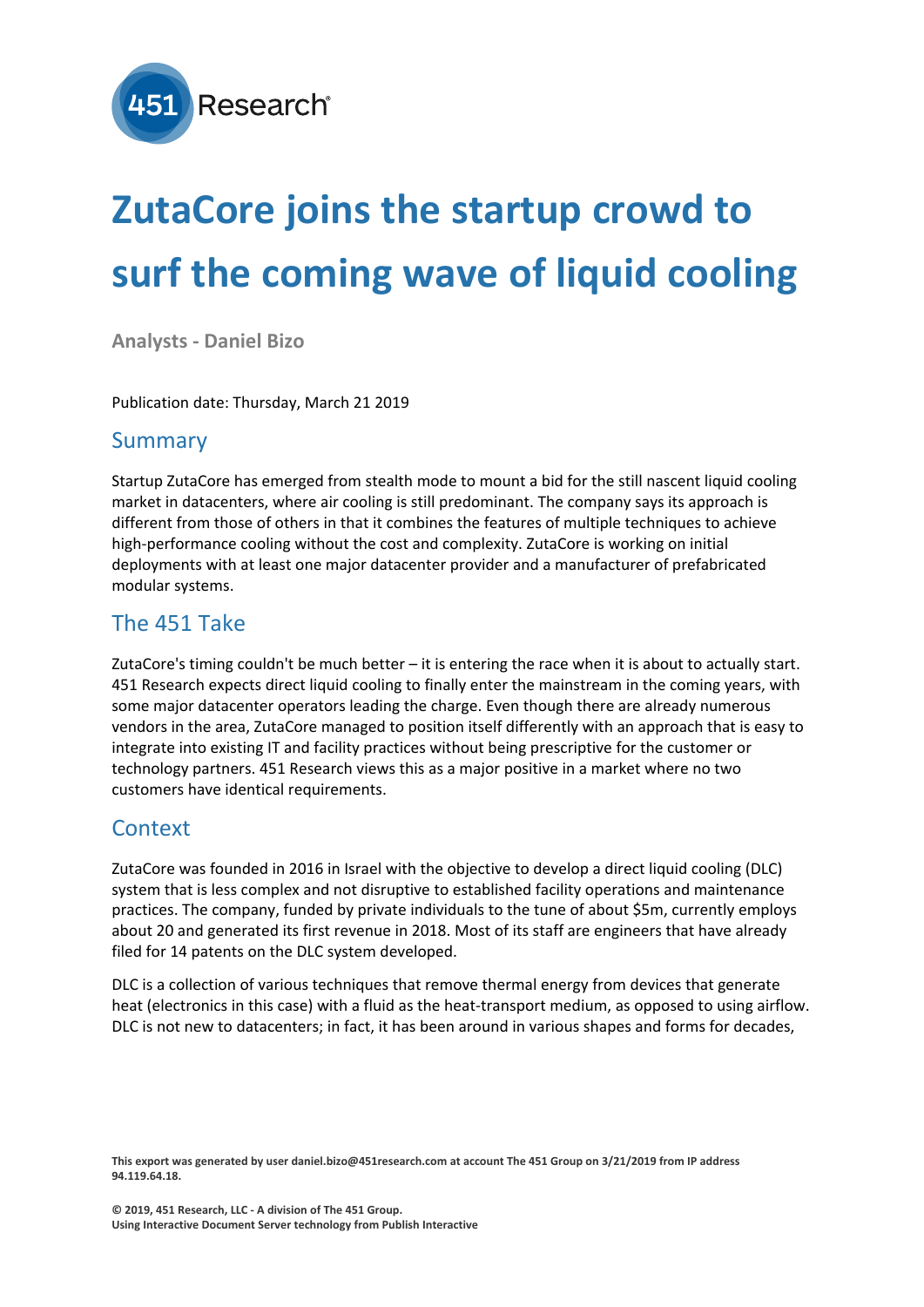including mainframes and high-performance computers. It is also widely present in highperformance workstations and gaming PCs.

Despite superior thermal conductivity of liquids compared with air, DLC has yet to become established for installations at facility scale – air cooling is still the standard in the overwhelming majority of datacenters. This may finally be changing due to a number of technological and market trends – such as escalating silicon power (processors and accelerators have hit or are approaching 300 watts), drive for lower capacity cost and growing concerns around sustainability – that challenge current IT and datacenters systems designed around the use of air cooling.

## **Technology**

ZutaCore has created a DLC system called HyperCool2 that combines the precision delivery of coldplate cooling and an evaporative (two-phase) coolant, which is a common type of engineered fluid in some full-immersion systems. Classical cold-plate systems circulate liquid, commonly water, in sealed metal 'heat sinks' with internal cavities that interface with the chip. Mechanically, the HyperCool2 is similar in that its heat sink is a sealed device that interfaces with the chip. However, unlike other cold-plate systems that capture heat via simply transferring it into a cooler liquid (such as water), HyperCool2 uses a latent heat phenomena where the dielectric refrigerant boils and evaporates rapidly.

This vaporization energy is where most of the thermal power from the processor is captured. ZutaCore currently uses 3M's Novec 7000 fluid, which exhibits a low boiling point and relatively high vaporization energy. The process removes heat from the chip and, by way of heat rejection, the gaseous coolant then flows to a condenser, cools and becomes liquid before being pumped back again at low pressure, typically under one bar gauge.

The net effect of this low-pressure, direct-contact vaporization is high cooling capacity for a little amount of coolant, unlike in a typical full-immersion system. ZutaCore says HyperCool2 needs a mere two liters of refrigerant per one kilowatt heat load. Furthermore, the company says HyperCool2 circulates less than 20 liters an hour, a fraction of many water-cooled cold-plate systems. Another feature of HyperCool2 is that it reacts in a self-regulatory fashion to changes in processor heat dissipation – when the processor is working hard and generates more thermal energy, the refrigerant heats up and evaporates faster and more refrigerant becomes available. This also allows the system to scale cooling capacity as higher-power server processors (2019 will likely see 250-300W models), GPUs and accelerators enter the market.

This level of control also allows the customer to choose the target temperature and level of cooling performance it wants to calibrate to by adjusting the condensation temperature. Lower pressure decreases the boiling point of the coolant, which means vaporization happens sooner. The company is developing software that allows users to monitor and control the cooling and is integrated with datacenter infrastructure management and IT services management suites, as well as a suite of software-defined-cooling functionality to be available down the road.

The direct-contact vaporization system shows very strong performance compared with air cooling. ZutaCore says its worst-case energy overhead is 6% of the IT load (partial power-usage effectiveness, pPUE, of 1.06), including the external heat exchanger on any climate. This compares with 15-40% design overhead – even in more recent, optimized air-cooled facility designs. On an annualized basis, HyperCool2 delivers a pPUE of 1.01-1.03. The total benefit is potentially even larger since DLC eliminates many server fans that amount to a nontrivial share of IT energy, typically in the region of 5-10% and up to 20%.

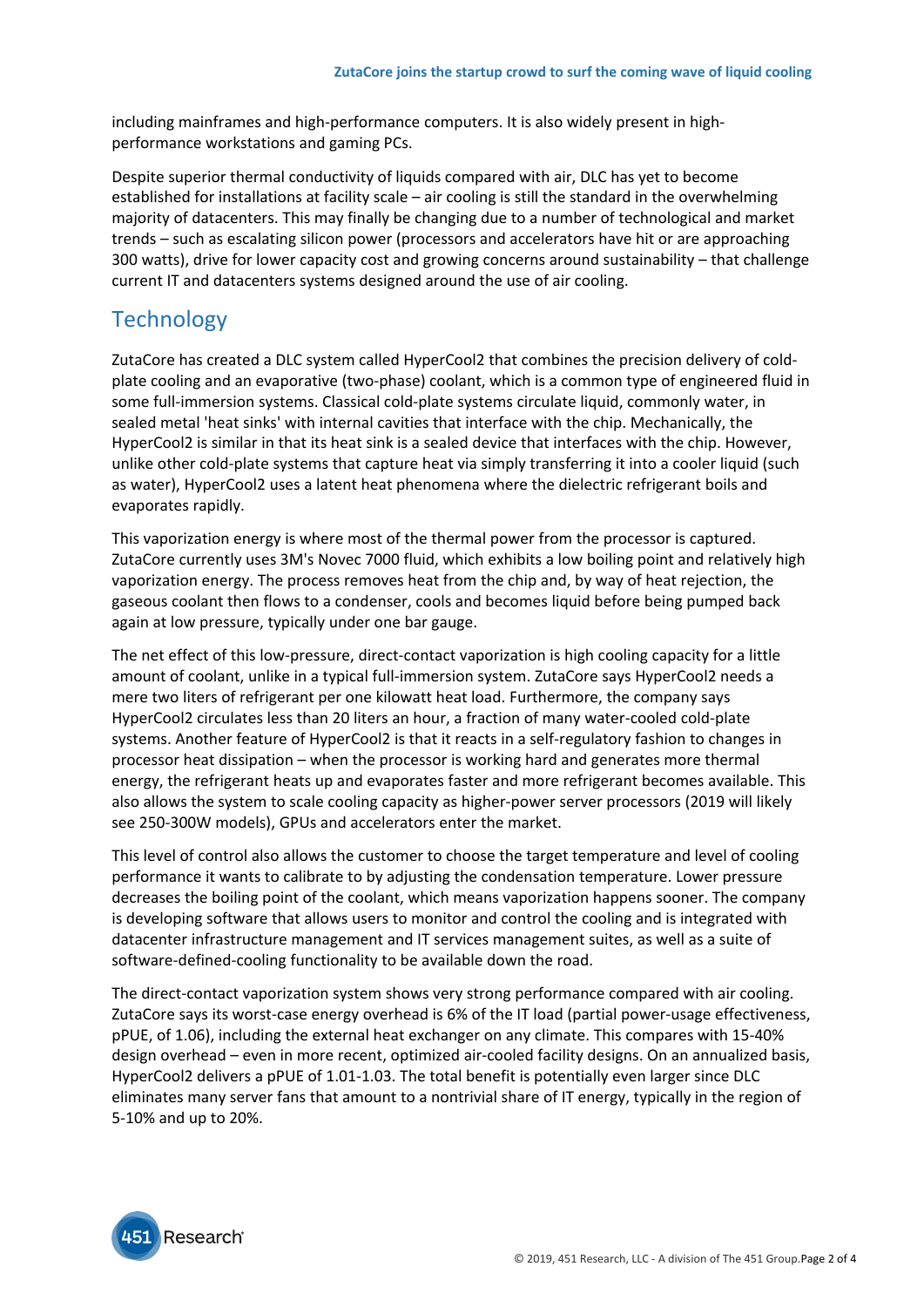# **Strategy**

A key point of HyperCool2 is that it can be integrated into existing infrastructure designs, supply chains and operational regimes without much disruption. ZutaCore manufactures and sells the components for HyperCool2 that go in a server, but doesn't bind the hands of customers for the rest of the infrastructure. Operators have a range of options for how they deploy HyperCool2 – from individual systems to datacenter-scale standardization. The company says it is simple enough to retrofit an existing server in minutes.

Even better for legacy operators, HyperCool2 does not necessarily mean major changes to the facility at the same time, since it can be installed in an air-cooled datacenter (using either air cooling or a water loop). ZutaCore is also offering an in-rack integrated condenser for tactical deployments targeted at specific high-performance applications, and to handle 'hotspots' in an air-cooled facility.

For larger, facility-scale installations, ZutaCore offers refrigerant-distribution units and outdoor condensers from datacenter equipment partners, but operators are free to source facility equipment as they see fit. Because ZutaCore's focus is on high-power electronics, such as server processors, accelerators and potentially high-speed optical network controllers, it doesn't capture all the heat in a server or the data hall. Facilities will still need air cooling, albeit much less of it, which helps with lowering costs and delivers a performance boost by helping processors sustain higher speeds.

ZutaCore is working with at least one major datacenter operator and a prefabricated modular datacenter provider to develop facility designs incorporating HyperCool2. It says it is also exploring the possibility of partnerships with datacenter equipment makers and major server suppliers, as well as with additional datacenter operators with sufficient buying power to steer their supply chains. The first production installations are scheduled sometime in 2019.

# **Competition**

ZutaCore enters a market that counts many vendors, including some with the backing of major datacenter equipment makers. Launched in 2009, Iceotope is a UK-based supplier of immersion technology that has seen traction in recent years. Iceotope has an indirect technology partnership with Schneider Electric (via an investment from Aster Capital, which represents Schneider), and is already in extensive proof-of-concept testing with some major operators.

Asetek, a Danish vendor of various cold-plate systems, has formed a supplier relationship with some major server vendors, such as Fujitsu and Cray, as well as OCP-specialist Penguin. Canada-based CoolIT is a DLC technology supplier to high-end workstation component makers, as well as workstation and server system vendors. In 2016, it announced a partnership with (and investment from) German cooling specialist STULZ (via its US entity STULZ Air Technology Systems). Under the terms of the deal, STULZ is able to perform installations of CoolIT Systems. STULZ will also eventually manufacture and assemble certain components for CoolIT systems. There are also a number of major OEMs that have developed their own cold-plate systems for their customers, such as Dell, HPE and Lenovo.

Texas-based Green Revolution Cooling (GRC) was formed in 2008 and has been primarily serving HPC projects in the academic and government sectors in the US. On the back of that business, it has recently turned its attention to the more mainstream operator. Netherlands-based supplier Asperitas was founded in 2015, but had its official technology launch in 2017. Founder and CEO Rolf Brink originally planned to build a ruggedized IT system for ships, before realizing that the technology had wider applications. Spanish Submer is a recent entrant with an immersion cooling system that has won projects at CERN, the European particle physics research institute.